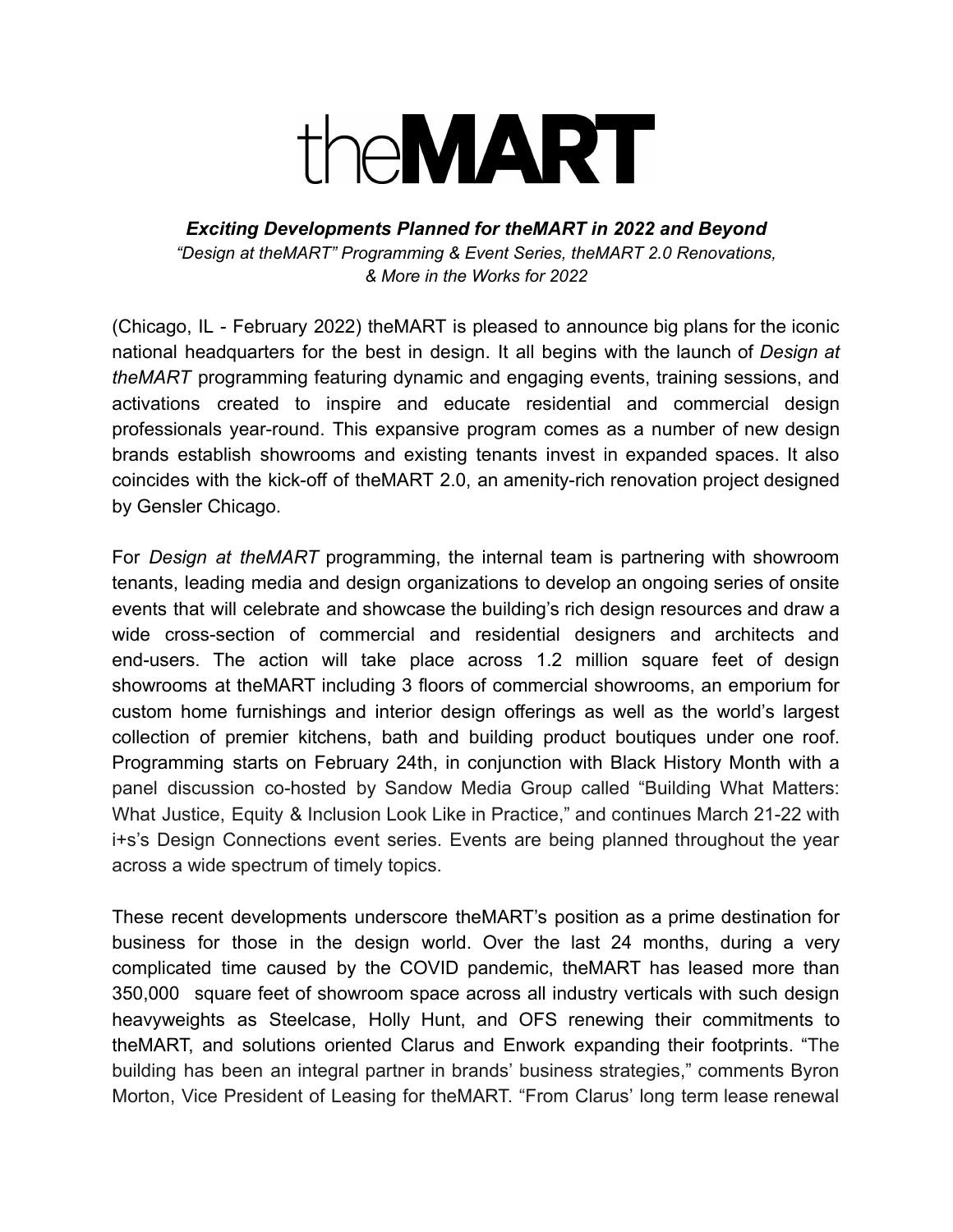in a new space three times its original size to Enwork's expansion into an adjacent showroom, we engage with our tenants to effectively enable and support their growth and ensure long term success."

"This is an important year of growth for Clarus," comments Vera Fischer, SVP Marketing, PLM & Strategic Business Development for Clarus. "As the leader in glass board manufacturing in the U.S. we have a large breadth of solutions to showcase. Our new, expanded showroom at 10-102 in theMART will allow us to display three times more depth and range of products and will give us the space we need to meet and engage with the design community."

The home furnishings sector of the building remains an integral part of the building's ecosystem. Wallcoverings leader Phillip Jeffries established a location in theMART in the fall of 2021 and last month Texas-based Wells Abbott soft-launched its space, which will officially launch in June and serve as its Chicago base as it continues to expand its network of multi-line showrooms. Later in 2022, Middleby Residential Showcase Gallery, which is anchored by Viking Range and La Cornue, will relocate to a larger space.

"In 2021, we celebrated our 45th year in business with the opening of new showrooms in four design centers," comments Jeffrey Bershad, CEO of Phillip Jeffries. When it came to opening in Chicago, we wanted to be on the 6th floor of theMART as it's the designer destination for textiles and wallcoverings."

TheMART 2.0 renovations will feature significant improvements including tenant-only amenity lounges, conference rooms, and a fitness center, as well as streamlined entrances, an exclusive speakeasy bar in Marshall's Landing, and a revamped front yard and plaza for visitors. Myron Maurer, COO of theMART comments, "With Gensler Chicago spearheading the expansive MART 2.0 renovation, tenants, exhibitors, and guests of theMART can look forward to updates and amenities that will enhance the user experience and reflect the design leadership that is represented by the partners and users of our landmark Art Deco building."

Updates on the growing *Design at theMART* schedule can be found at themart.com/design-at-themart. New programming will complement the already robust calendar of activations at theMART including the Design Center's signature annual events, and the upcoming 2022 edition of NeoCon, June 13-15. For more information on theMART and its showrooms head to www.themart.com

Media Contacts: Novità Communications